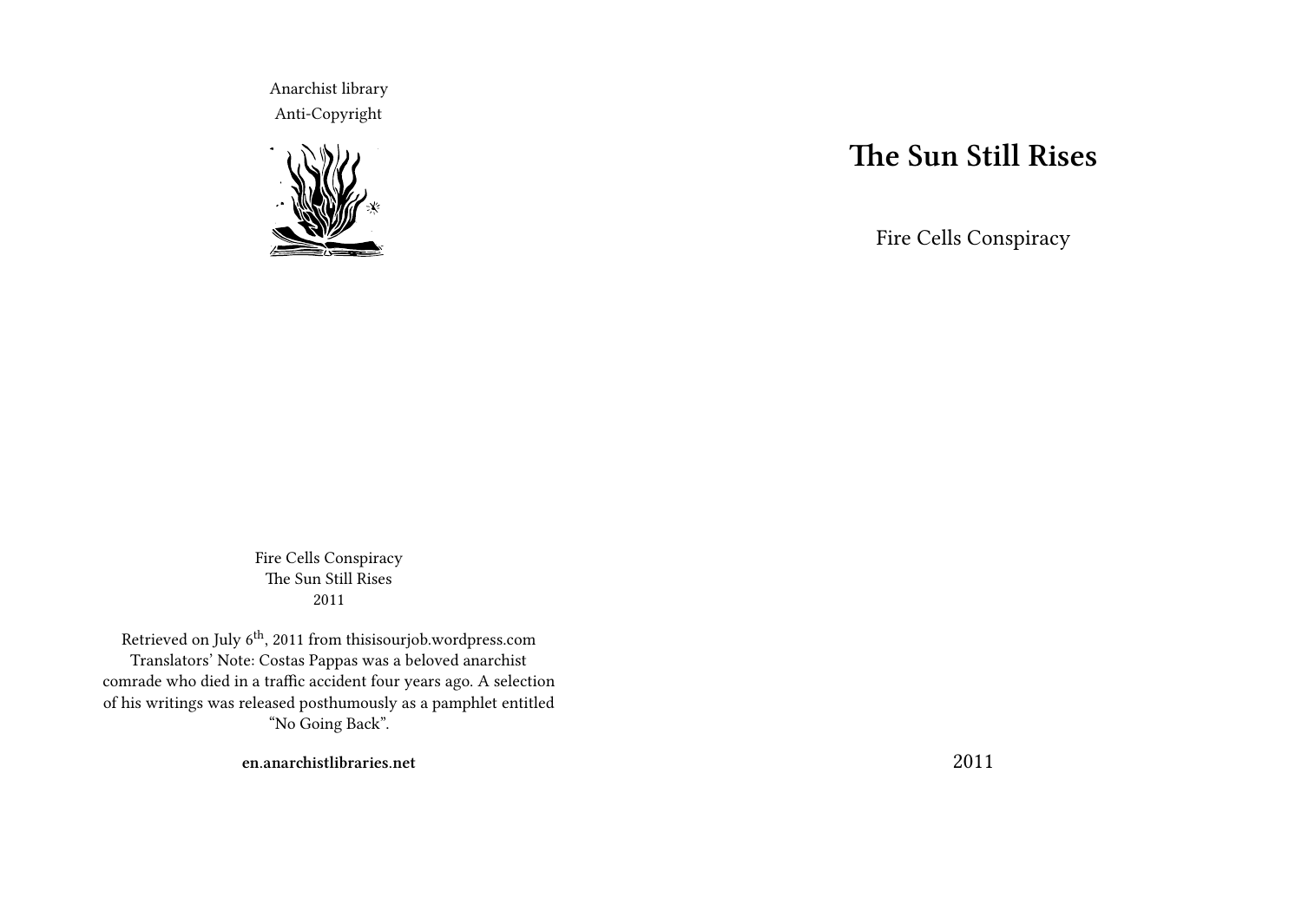We know our quest connects us to many other people around the world, and via this pamphlet we want to send them our warmest regards: the Fire Cells Conspiracy in the Netherlands; the FAI in Italy; the Práxedis G. Guerrero Autonomous Cells for Immediate Revolution and the ELF/ALF in Mexico; the ELF in Russia; the anarchists in Bristol, Argentina, and Turkey; the Autonome Gruppen in Germany; the September 8 Vengeance Commando in Chile; the comrades in Switzerland, Poland, Spain, and London; and everyone we've left out, wherever the rejection of this world is in bloom.

This text has no epilogue, because praxis will always continue to nourish and transform itself. We're just making a quick stop, concluding with a few words someone once said:

It's an astonishing moment when the attack on the world order is set in motion. Even at the very beginning — which was almost imperceptible — we already knew that very soon, no matter what happened, nothing would be the same as before. It's a charge that starts slowly, quickens its pace, passes the point of no return, and irrevocably detonates what once seemed impregnable — so solid and protected, yet nevertheless destined to fall, demolished by strife and disorder… On this path of ours, many were killed or arrested, and some are still in enemy hands. Others strayed from the battle or were wounded, never to appear again. Still others lacked courage and retreated. *But I must say that our group never wavered, even when it had to face the very heart of destruction.*

— *Fire Cells Conspiracy:* Gerasimos Tsakalos, Olga Economidou, Haris Hatzimichelakis, Christos Tsakalos, Giorgos Nikolopoulos, Michalis Nikolopoulos, Damiano Bolano, Panayiotis Argyrou, Giorgos Polydoras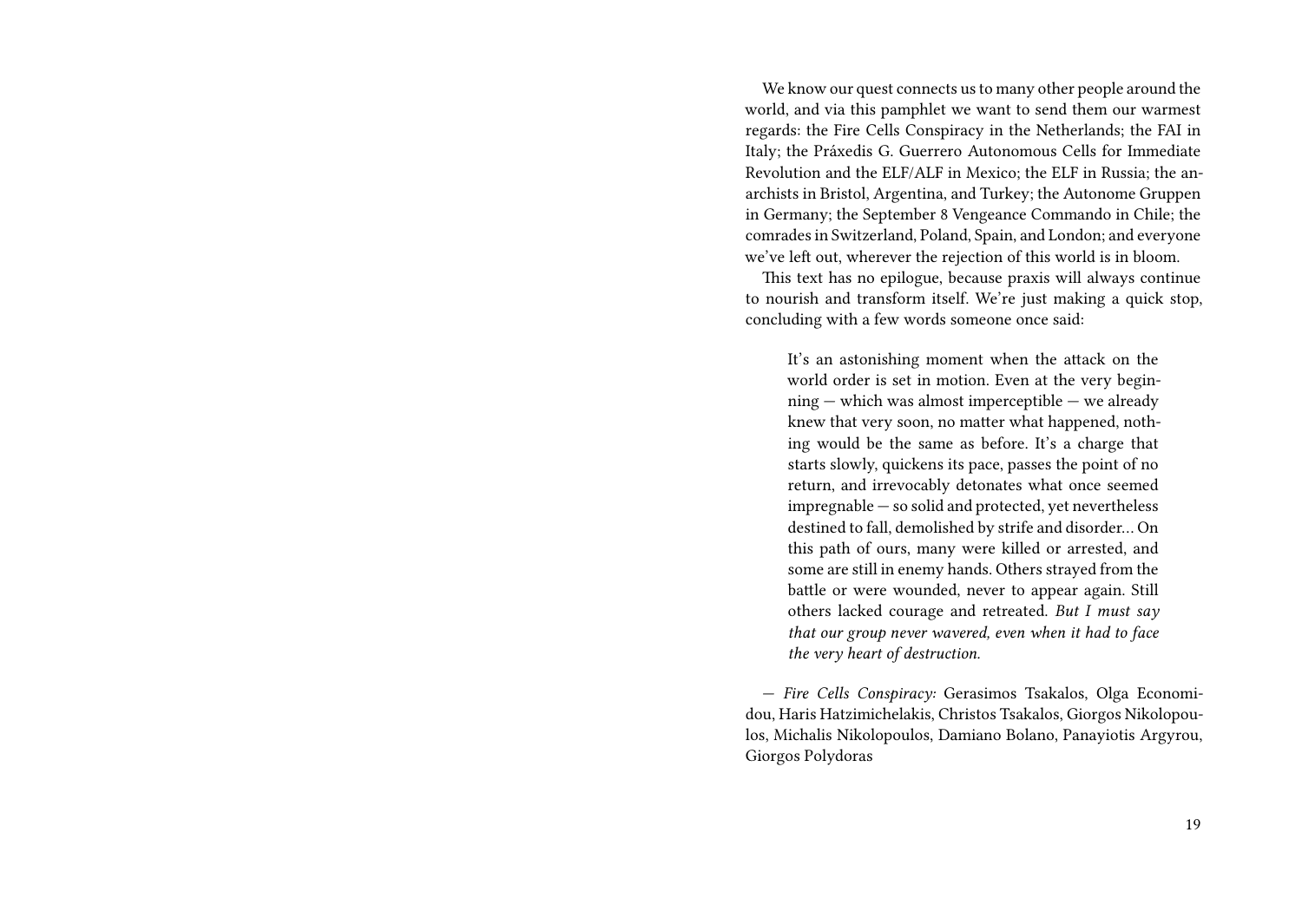the necessary precautions to prevent "damage" to anything other than the target of the sabotage will definitely arouse our suspicion, given the likelihood that they will have been hatched by the state.

Returning to our proposal, "anonymity" with regard to personal contact will reinforce the closed nature of the autonomous cells, making it more difficult for the police to "compromise" them. Even the arrest of one entire cell that forms part of the new Conspiracy wouldn't lead the persecuting authorities to the other cells, thereby avoiding the well-known domino effects that took place in our time.

In the past, the fact that that we *first-phase comrades* may not have been involved in certain incidents never stopped us from publicly expressing our support or our critique, and the same applies to the present if new comrades choose to use the organization's name. Without needing to know one another, through the communiqués that accompany attacks we can begin an open debate on reflections and problems that, even if viewed through different lenses, are certainly focused on the same direction: revolution.

*Consequently, we first-phase comrades are now assuming responsibility for the discourse we generate inside prison by signing as the Fire Cells Conspiracy, followed by our names.*

The new "Conspiracy" will maintain and safeguard its customary independence, writing its own history of struggle. This significant continuation will surely connect the dots on the map of rebellion, sweeping them toward the final destination of revolution.

#### **6. The Epilogue Has Yet to Be Written**

Through our actions, we are propagating a revolution that touches us directly, while also contributing to the destruction of this bourgeois society. *The goal is not just to tear down the idols of power, but to completely overturn current ideas about material pleasure and the hopes behind it.*

# **Contents**

| 2. The Path from Spark to Flame 6                         |  |
|-----------------------------------------------------------|--|
| 3. "Everyone Does Everything" 8                           |  |
|                                                           |  |
| 5. The First Phase of the Conspiracy and the Proposal for |  |
|                                                           |  |
| 6. The Epilogue Has Yet to Be Written 18                  |  |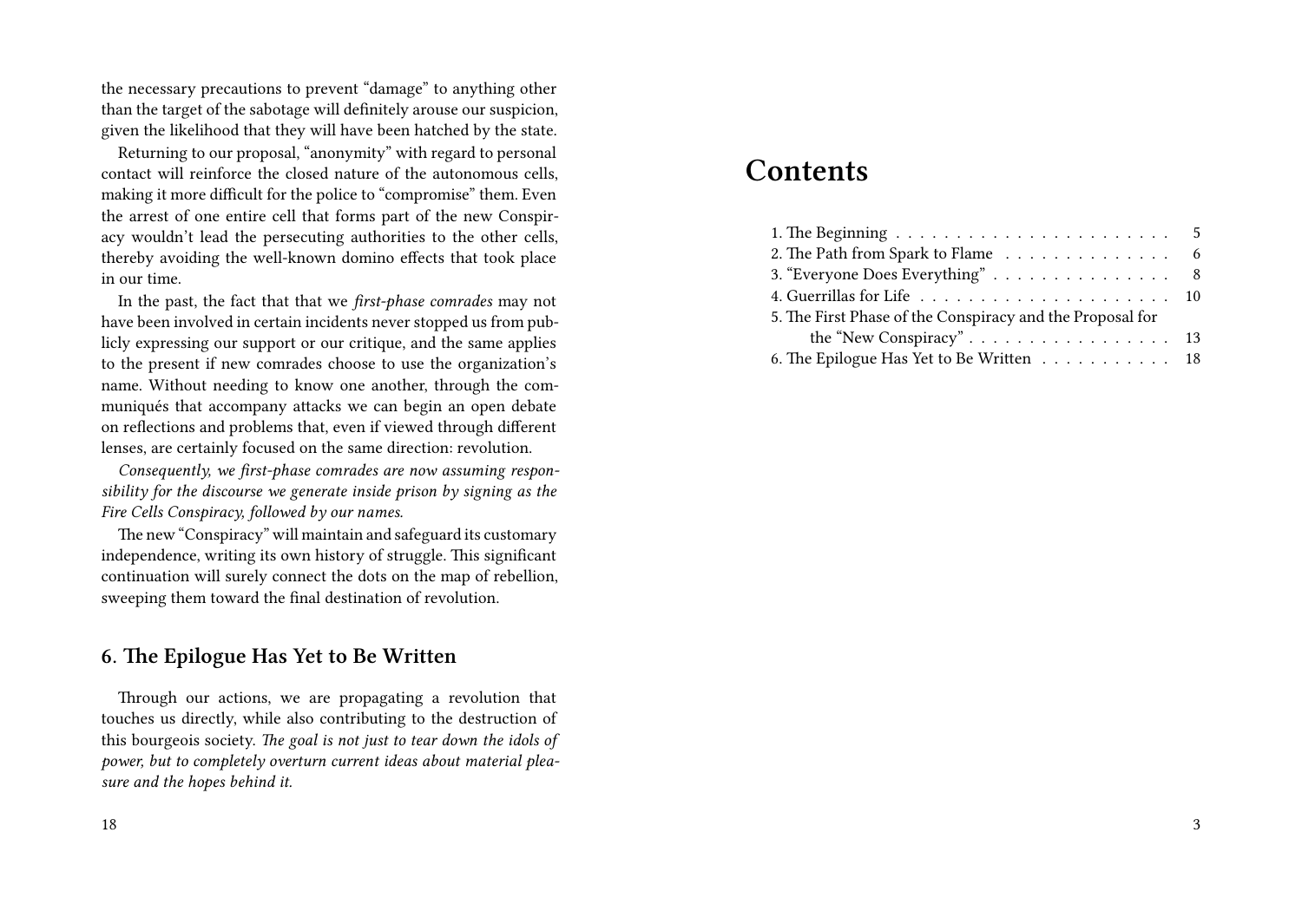are part of a guerrilla group or taking action individually on their path to freedom. As the first phase of the Conspiracy, our desire and our proposal to every new cell is that the full force of revolutionary solidarity be expressed — a solidarity that cries out through texts, armed actions, attacks, and sabotage to reach the ears of persecuted and imprisoned comrades, no matter how far away they may be.

*The solidarity we're talking about doesn't require those showing solidarity to express absolute political identification with the accused. It is simply a shared acknowledgment that we are on the same side of the barricades* and that we recognize one another in the struggle, like another knife stuck in power's gut. We therefore also propose support for the *Informal Anarchist Federation/International Revolutionary Front,* so that it can function — as demonstrated by the *Italian FAI comrades* — as an engine of propulsion.

From this point on, any comrade who agrees (obviously without having to identify herself) with these three key points of the *informal agreement* we are proposing *can — if she wants — use the name Fire Cells Conspiracy in connection with the autonomous cell she is part of.* Just like the *Dutch comrades* who, without us knowing one another personally but within the framework of consistency between discourse and practice, attacked the infrastructure of domination (arson and cyber attacks against Rabobank) and claimed responsibility as the *Fire Cells Conspiracy (Dutch Cell).*

We feel that a *network of such cells, devoid of centralized structure,* will be capable of far exceeding the limits of individual plans while exploring the real possibilities of *revolutionary coordination among autonomous minority structures.* These structures — without knowing one another personally — will in turn be able to organize *arson and bombing campaigns throughout Greece, but also on an international level, communicating through their claims of responsibility.*

Since we live in suspicious times, we should clarify something. Actions claimed using the Fire Cells Conspiracy name that aren't consistent with any of the points we've laid out and don't take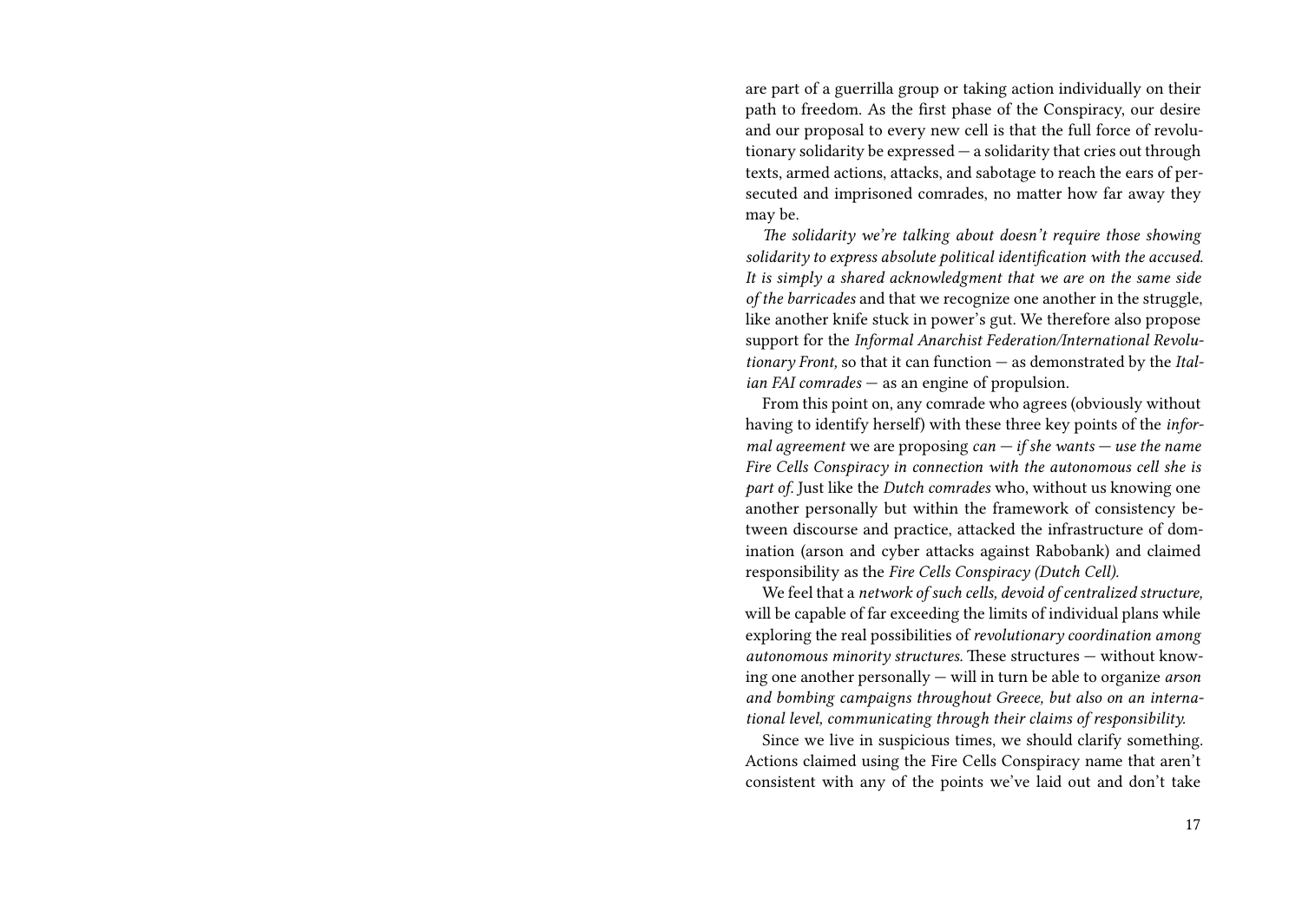nects and unites society, which in turn nourishes and sanctifies it in a continuous exchange of values and standards. In this game, there are no spectators. Each one of us plays an active role.

— Costas Pappas, *No Going Back*

The enemy can be found in every mouth that speaks the language of domination. It is not exclusive to one or another race or social class. *It doesn't just consist of rulers and the whole potbellied suit-and-tie dictatorship. It is also the proletarian who aspires to be a boss, the oppressed whose mouth spits nationalist poison, the immigrant who glorifies life in western civilization but behaves like a little dictator among his own people, the prisoner who rats out others to the guards, every mentality that welcomes power, and every conscience that tolerates it.*

We don't believe in an ideology of victimization in which the state takes all the blame. The great empires weren't just built on oppression. They were also built on the consent of the applauding masses in the timeless Roman arenas of every dictator. To us, the revolutionary subject is each one who liberates herself from the obligations of the present, questions the dominant order of things, and takes part in the criminal quest for freedom.

As the *first phase of the Conspiracy,* we have no interest in representing anyone, and we don't take action in the name of any class or as defenders of "oppressed society." The subject is us, because each rebel is a revolutionary subject in a revolution that always speaks in the first person to ultimately build a genuine collective "we."

*The third key point of agreement in our proposal regarding the formation of a new Conspiracy is international revolutionary solidarity.* In truth, our desire to apply all of ourselves to creating moments of attack on the world order may cost some of us our lives, with many of us winding up in prison. "We" doesn't refer to the Conspiracy or any other organization. It refers to every insurgent, whether they Knowledge chooses its project, each project is new and chooses its moments, each moment is new, but simultaneously emerges from

the memory of all the moments that existed before

— The Interior of the Absolute

# **1. The Beginning**

The *Fire Cells Conspiracy revolutionary organization* didn't begin its activity from out of nowhere. It wasn't as if a straight line had cut through space and time. It was a future crying out from the past. *The Conspiracy comprised a collective synthesis, connecting the backgrounds and viewpoints of all who participated in it and drawing valuable conclusions from past experiences of subversive projects and attacks we took part in.*

It represented our desire to take a step further, not to climb some ladder of informal hierarchy that fetishizes violence and its methods, but to simply advance, move forward, and explore new perspectives, making the shift from a "bunch of friends" to an organization, from the sporadic to the consistent, from the spontaneous to the strategic.

Along the way, we assumed a critical stance toward the past, but we never went out of our way to be hostile. We are anarchy's misfits, born from its potent moments and gaping voids. Additionally, the goal of critique and self-critique is not to put an end to something, but just the opposite: it's an aspiration to evolve something. The fact that we're not going to elaborate a corresponding critical review right now doesn't mean we're afraid to recognize our mistakes. Rather, it's because that kind of examination is better served by distance and cool nerves than by impulse.

During no phase of our brief, intense history did we lose our collective memory of the anarchist milieu we come from. We also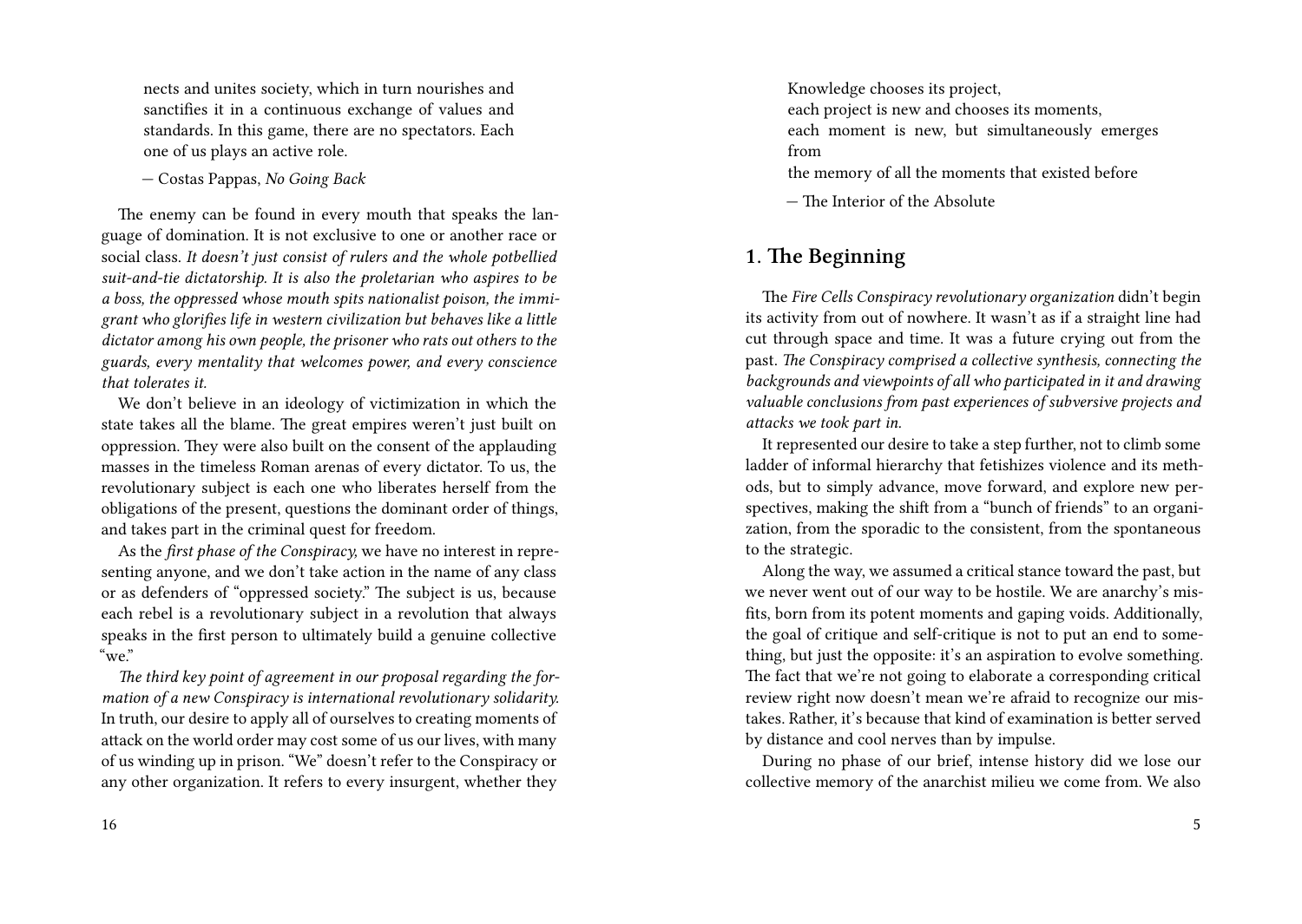feel we discovered something we have in common with comrades who began the struggle before us, engaged in their own battles, were arrested and imprisoned, but never lowered their heads. We discovered the unrepentant passion for revolution that connects histories and realities of struggle from different decades in a shared context of individual and collective liberation.

In that context, we forged our own alphabet. Speaking the language of *direct action*, we openly raised the issue of creating organized infrastructure. As anarchists, we often distance ourselves from the concept of organization because we equate it with hierarchy, roles, specialization, "you must," and obligations. However, words acquire the meanings given by the people who use them. *As the Fire Cells Conspiracy, we stormed into battle over the meaning of revolutionary anarchist organization.*

#### **2. The Path from Spark to Flame**

From the very beginning, we rejected the idea of a centralist model and chose to start from the basis of individual initiatives that wanted to collectivize. *What emerged during organizational meetings were issues of coherence, consistency, individual and collective responsibility, and direct action as a means of transforming our words into deeds.* At group meetings, each comrade had the opportunity to propose a plan of attack, thereby opening up a debate on planning, timing, political analysis, and operational problems posed by a given target's location. During these discussions, there was no guarantee that we would reach agreement. Opposing arguments sometimes developed into a powerful dialectic, especially regarding the *strategy and prioritization of timing,* and quite often there was more than one proposal, so we then had to choose which we were going to select and which we were going to keep in "storage" to be refined in the future. It was a process that allowed us to open our minds; broaden our horizons; learn from one another's differ-

*over never dismissed any incendiary method in its arsenal.* It would be disingenuous of us if some young comrade thought that using the name of a *new "Conspiracy"* was conditioned by the use of supposedly superior methods (e.g., explosives). *The new urban guerrilla warfare depends much less on operational methods than it does on our decision to attack power.*

*The second key point of agreement is to wage war against the state while simultaneously engaging in a pointed critique of society.* Since we are revolutionary anarchists, we don't just talk about the misfortune caused by power and the ruling oligarchy. We also exercise a more comprehensive critique of the way in which the oppressed accept and propagate the promises of happiness and consumerism offered by their bosses.

The fact that we engage in *struggle against the state* doesn't mean we blind ourselves to the diffuse complex of power that administers contemporary interpersonal relationships. Antiauthoritarian discourse frequently alters and generalizes a concept like the state, relieving the rest of the people who constitute society of their responsibility. In doing so, it creates a sterilized viewpoint that treats entire social sectors as revolutionary subjects, whether called proletariat or oppressed, without revealing the individual responsibility each one of us assumes in the enslavement of our lives.

The state is not a fortress. You won't find any door that leads you to some kind of machine or engine that can be turned off by throwing a switch. The state is not a monster you can kill with a stake through the heart. It's something quite different. We could compare it to a system: a network comprising thousands of machines and switches. This network doesn't impose itself on society from above. It spreads throughout society from within. It even extends to the sphere of private life, reaching into and touching our emotions at a cellular level. It molds conscience and is molded by it. It con-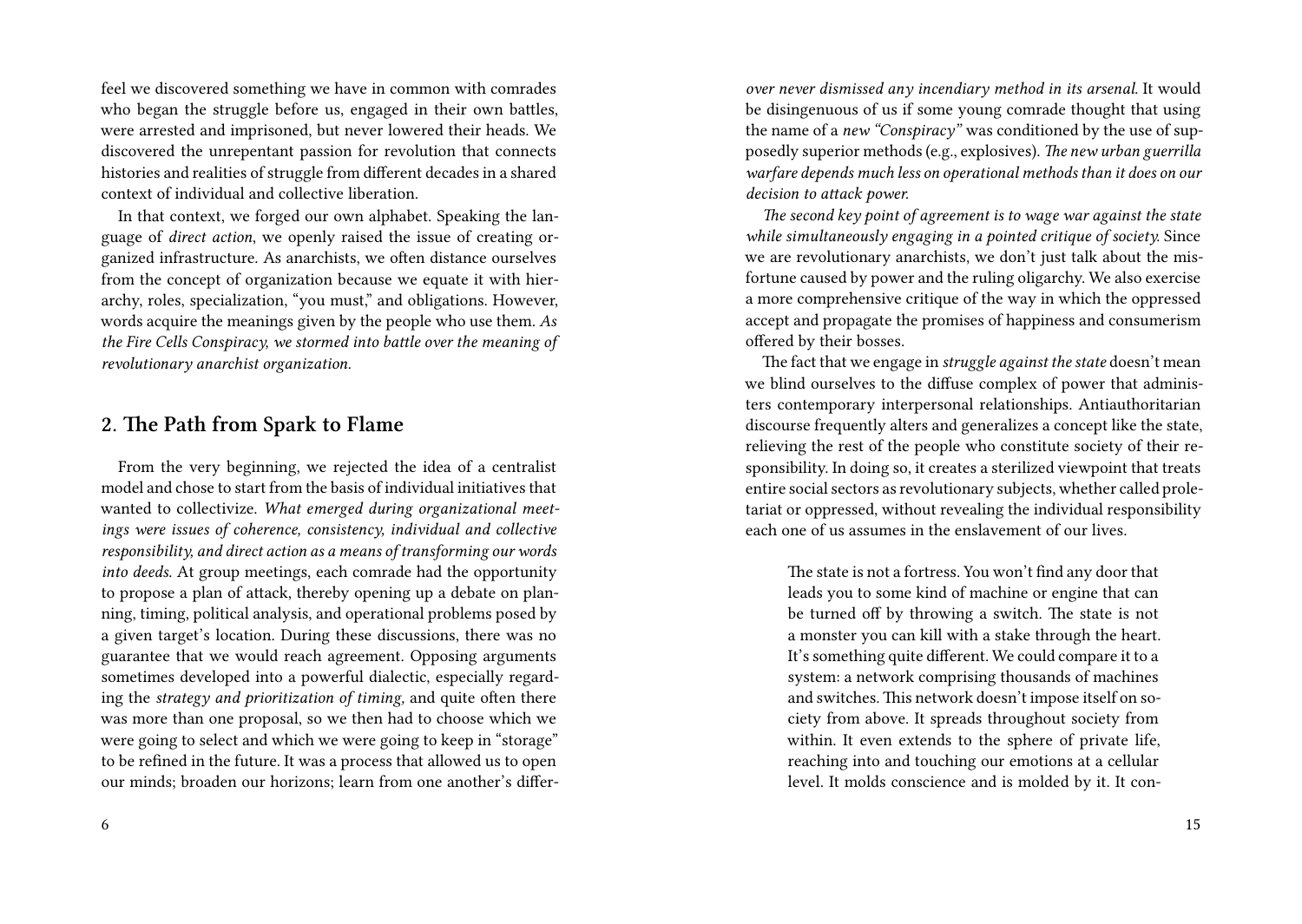Those of us who have taken responsibility as members of the Fire Cells Conspiracy are not intimidated by the dozens of years in prison the courts have in store for us. To begin with, we are creating an *active collective inside prison.*

*We know that, for us, the opening phase of the struggle has been completed. However, we also know that nothing is over. The Conspiracy will not remain disarmed. It will continue to be a valid commitment in prison, as well as an open proposal to the antagonistic sector of the metropolis.*

The *Fire Cells Conspiracy* proved itself as *a network of cells, just like its name suggests.* Right now, we're not attempting to go over its operational record. We simply want to clarify its political perspective.

We feel that *committing to a new Conspiracy* most closely approaches the essence of the word, so *we are opening up that possibility by making a proposal* for a new Conspiracy comprising a diffuse, invisible network of cells that have no reason to meet in person, yet through their actions and discourse recognize one another as comrades in the same *political crime: the subversion of Law and Order. This Conspiracy would consist of individuals and cells that take action, whether autonomous or coordinated (through call-outs and communiqués), without needing to agree on every single position and specific reference point (e.g., nihilism, individualism). Instead, they would connect on the basis of mutual aid focused on three key points.*

*The first point we are proposing in this informal debate is agreement on the choice of direct action using any means capable of damaging enemy infrastructure.* Without any hierarchization of methods of violence, comrades can choose from rocks to Kalashnikovs. However, direct action on its own is just another entry on the police blotter, so it should be accompanied by a *corresponding communiqué* from the given cell or individual claiming responsibility and explaining the reasons behind the attack, thus spreading revolutionary discourse. The pen and the pistol are made from the same metal. *Here, let's note that the Conspiracy of the period that is now*

14

ent experiences; vigorously defend our opinions; figure out how to recognize our mistakes; understand the concept of shaping something together; become conscious of the need for strategy; and  $$ most important of all — *create relationships not in the name of some "professional" revolutionary goal, but based on friendship, true comradeship, and real solidarity.*

We love what we do because it contains our entire essence. *Therefore, the "Conspiracy" isn't just all of us together, it's also each one of us apart.* Even in cases when there wasn't collective agreement on a particular action, we didn't resort to "begging" from the prevailing democratic majority. Instead, the minority of comrades who insisted on carrying out the attack took the autonomous initiative to move forward with their choice. That happened in parallel with the rest of the collective, which supported them at specific times if necessary, naturally playing a part in our overall organization.

That's why a number of communiqués were signed by groups (Nihilist Faction, Breath of Terror Commando, Terrorist Guerrilla Unit) that arose out of each separate initiative. During the second phase, after reaching agreement, whether as the entire collective or as a separate initiative, we planned the attack. Each one of us contributed our knowledge; information was culled from newspapers, magazines, and the Internet; the area where the action was to take place was reconnoitered and mapped; the approach to and withdrawal from the target was laid out (avoiding cameras and police checkpoints), including alternate routes in case something unexpected happened, and of course keeping in mind the eventuality of a confrontation with the pigs. There were also support groups, "hideouts," ways of asking for help, etc. (In a future manual, we will analyze and explain our experiences, which are related to how we perceive what is going on while an attack is being carried out.)

During the third phase (which was never far removed from the initial proposal about target selection), we worked on the text of the communiqué. When a topic was suggested (for example, attacking the police), the comrade who made the proposal argued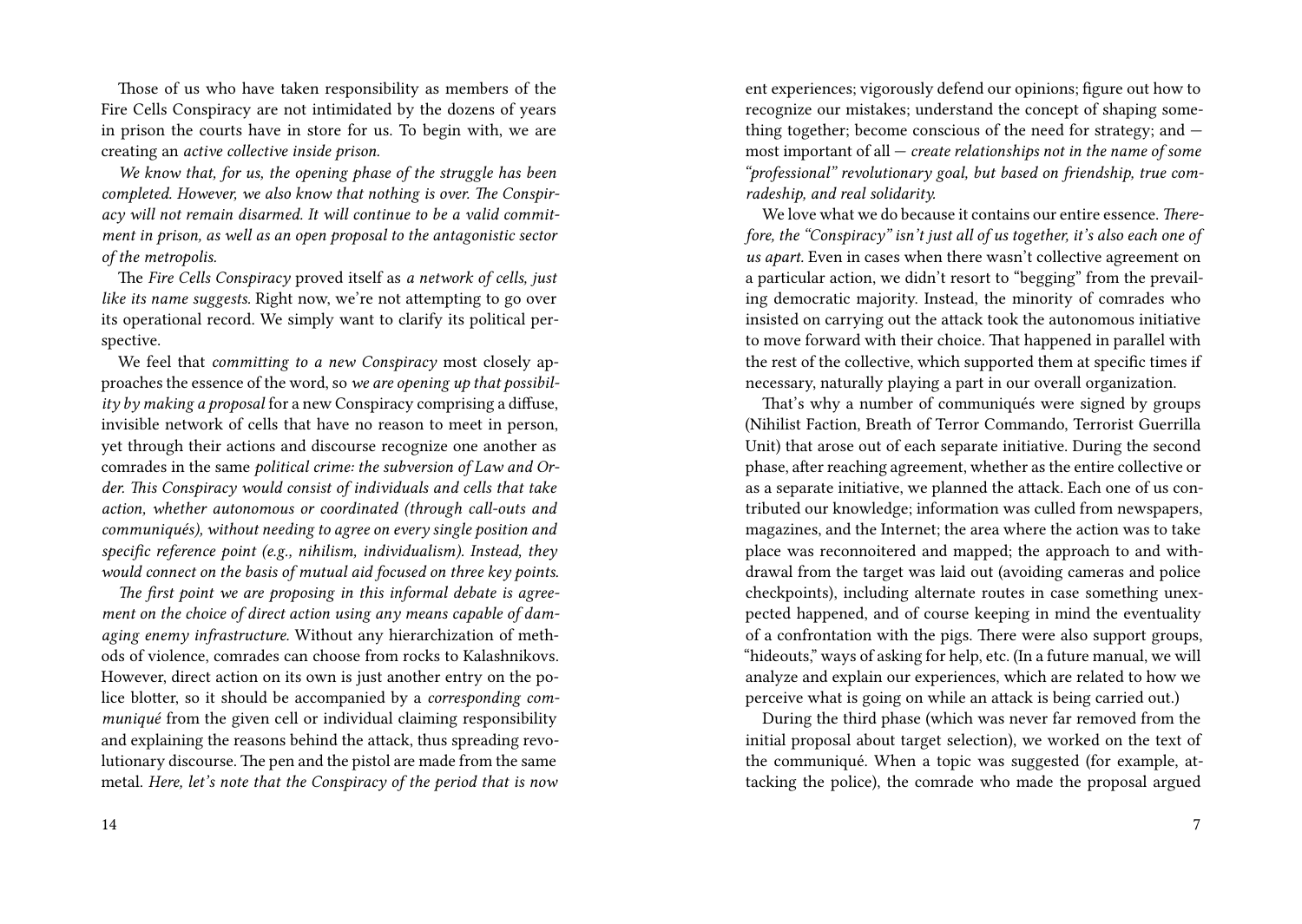for its content. Then a discussion began, during which each person fleshed out the concept, expressed disagreements, pointed out problems, and offered other ways to approach the topic. As soon as the debate finished, no matter how many meetings were needed to finish it, the collective brought together the central themes of all the meetings and shaped the main axes around which the communiqué would be written. The writing of a communiqué on a specific topic was usually shared out among those who wanted the responsibility, and after it was written, we got together to read it and make corrections, additions, and final touches. If the communiqué was connected to a separate initiative, then the comrades involved in that separate initiative were responsible for writing it.

The same process held for our Thessaloniki comrades, and when we collaborated as the Athens-Thessaloniki Fire Cells Conspiracy, comrades from both cities coordinated those actions based on principles of mutual aid and comradeship.

### **3. "Everyone Does Everything"**

Of course, we're well aware of the dangers lurking within each collective project that aspires to call itself antiauthoritarian — the appearance of informal hegemony and the reproduction of corrupt behavior, of which we are enemies. We feel that the purpose of power is to divide. *To eliminate the possibility of the emergence of any informal hierarchy within our group, we struck directly at the heart of specialization and roles as soon as they surfaced. We said: "Everyone does everything." Everyone can learn and devise ways to steal cars and motorcycles, fabricate license plates, forge ID cards and official documents, expropriate goods and money, target-shoot, and use firearms and explosives.*

Therefore, it was and continues to be important to us that the means and methods we use for our actions be straightforward and relatively simple to obtain and prepare, allowing them to spread

*for bastards from antiterrorist squads and the police.* Taking a page from our own self-critique, we must mention the fact that many of us behaved completely opposite to the above, which — along with the viciousness of certain conduct originating within the anarchist milieu — "guided" a number of police operations right to us. In any case, self-critique lays down solid ground from which to develop oneself and offer explanations, but the current text isn't appropriate for that. We'll return to it in the future.

# **5. The First Phase of the Conspiracy and the Proposal for the "New Conspiracy"**

*The guerrilla has finally escaped the pages of books dealing with decades past and taken to the streets with ferocity. Because the urban guerrilla doesn't offer utopian freedom. She allows access to immediate freedom.* Accordingly, each person begins to define herself and liberate herself from *society's passivity.*

There is now noise everywhere — the marvelous noise of widespread destruction  $-$  as well as the requisite revolutionary discourse to follow bombings against targets that serve domination. A determined armada of anarchist groups is setting fire to tranquility in the middle of the night, groups with names that reflect the "menu" they offer the system (in Athens: Deviant Behavior for the Spread of Revolutionary Terrorism, Warriors from the Abyss/ Terrorist Complicity, Revolutionary Conscience Combatants, Lambros Fountas Guerrilla Formation; in Thessaloniki: Chaos Warriors, Attacking Solidarity Cell, Arson Attack Cell, Schemers for Nighttime Disorder, Fire to the Borders Cell, Combative Conscience Cell, Revolutionary Solidarity Cell, etc.). Many of these groups are also experimenting with a *new international liberatory project* as accomplices in the alliance known as the *International Revolutionary Front/Informal Anarchist Federation.*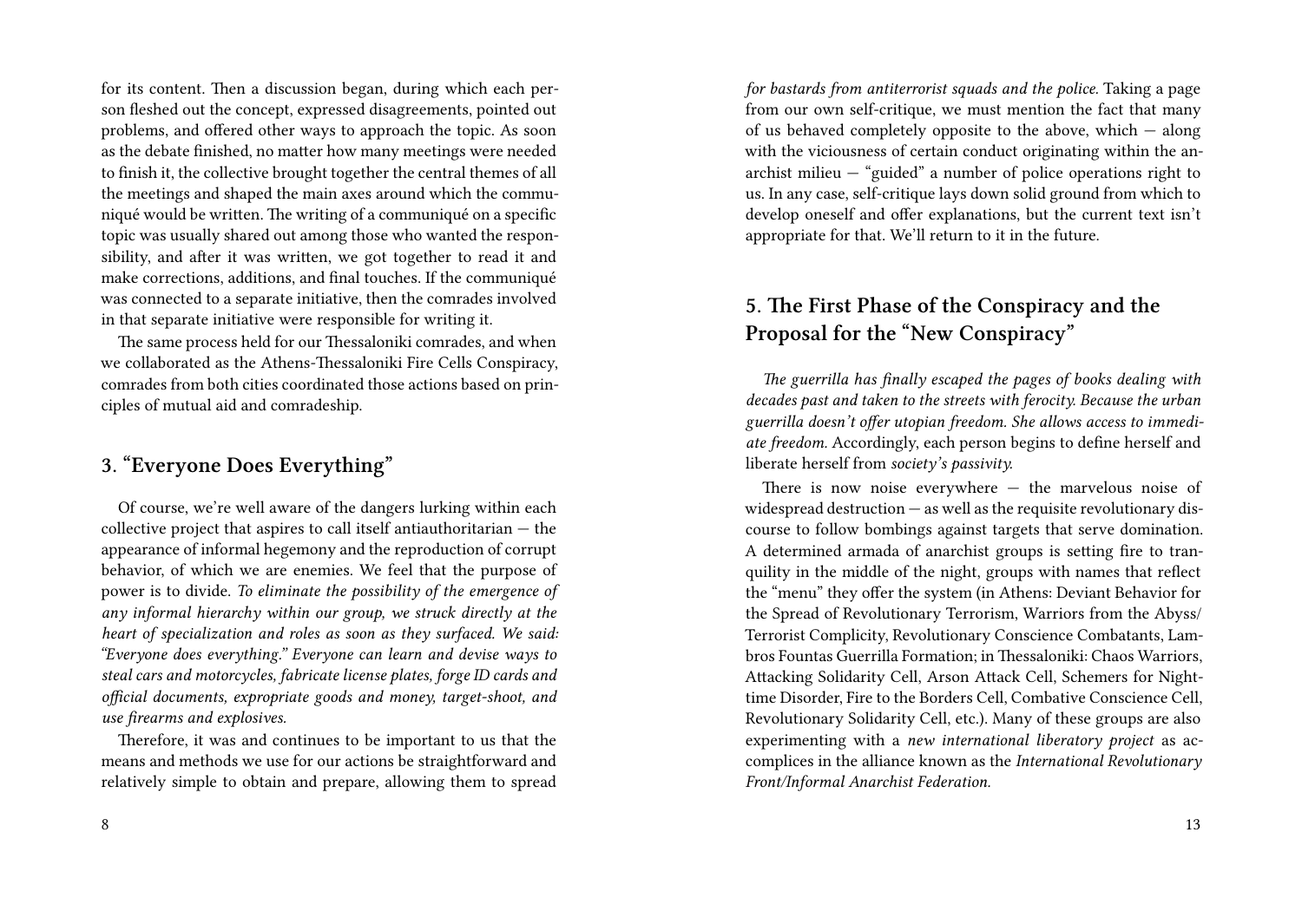to carry out collective expropriations from the temples of consumerism (supermarkets, shopping malls) in order to individually recover what's been "stolen" and use those things to meet each person's material needs, thereby avoiding having to say "good morning" to a boss or take orders from some superior. Still others might participate in grassroots unions, keeping their conscience honed like a sharp knife — for the war that finally abolishes every form of work that enriches the bosses while impoverishing our dignity.

We feel the same way about *voluntarily "disappearing" to go underground.* The fetishization of illegalism doesn't inspire us. We want everyone to act in accordance with their needs and desires. Each choice naturally has its own qualities and virtues as well as its disadvantages. It's true that when a group voluntarily chooses to go underground ("disappearance" from the environment of family and friends, false papers, etc.), that certainly shields them from the eyes of the enemy. But at the same time, their social connection to the wider radical milieu is cut, and to a certain point they lose a sense of interaction. Of course, the same doesn't apply when there are objective reasons for going underground (arrest warrants, a price on one's head), in which case *clandestinity is the attacking refuge* of those caught in the crosshairs of the law. This creates a parallel need for the existence of *support infrastructure,* both among guerrilla groups themselves as well as within the wider antiauthoritarian milieu, *that will "cover" the tracks of wanted comrades.* Prerequisites would be a certain *complicity* and *discretion,* which concepts are frequently seen as "outdated" but in our opinion should once again be launched piercingly into battle. If comrades from a guerrilla group engage in regular above-ground interaction — participating in movement meetings and processes, taking part in debates, and creating projects with others that address shared concerns — then *the hermetic nature of the guerrilla group* should clearly be protected from open ears and big mouths. *Therefore, it's general attitude also must be one of discretion in order to circumvent the deafening exaggerations that can turn it into a "magnet"*

and be used by anyone who decides to move toward the new urban guerrilla warfare. *These include gasoline, jerry cans, camping gas canisters, and candles that can easily be obtained at a supermarket, but also improvised timing mechanisms that — after the appropriate "research" in technical manuals and guides available on the Internet, plus a little innovative imagination — anyone is capable of fabricating.*

We certainly aren't forgetting that, while "everyone does everything," each person also has their own separate abilities and personal inclinations, and it would be a mistake to gloss over those differences. With desire and mutual understanding as our guide, each of us undertook to do what we felt most capable of. For example, if someone was a good driver or a skillful thief, or perhaps had a knack for writing, that didn't mean their creative abilities would be suppressed in the name of some false collective homogeneity. *It was up to each comrade to offer their abilities and methodologies to the other comrades without making a "sacrifice" of their own participation,* and it was even better if that happened in the broadest possible way, going beyond the narrow context of the collective and facilitating access by the entirety of the antiauthoritarian current — for example, through the publication of practical guides like those released by some German comrades, which contain a number of different ways to make explosive devices.

*Additionally, our actions never involved fixed, immutable roles. Without resorting to the cyclical rotation of tasks, which recall compulsory work hours, all the comrades took advantage of a common foundation that allowed them to be able to execute any task at any time during an attack.* The process of improving your ability to use materials and techniques is naturally a continual process of selfeducation. Along those lines, we want to emphasize how crucial it is to simultaneously develop a group's operational capacity as well as its revolutionary viewpoint. At no point should the level of sterile operational capacity intensify without a corresponding intensification of thought and discourse, and the same obviously